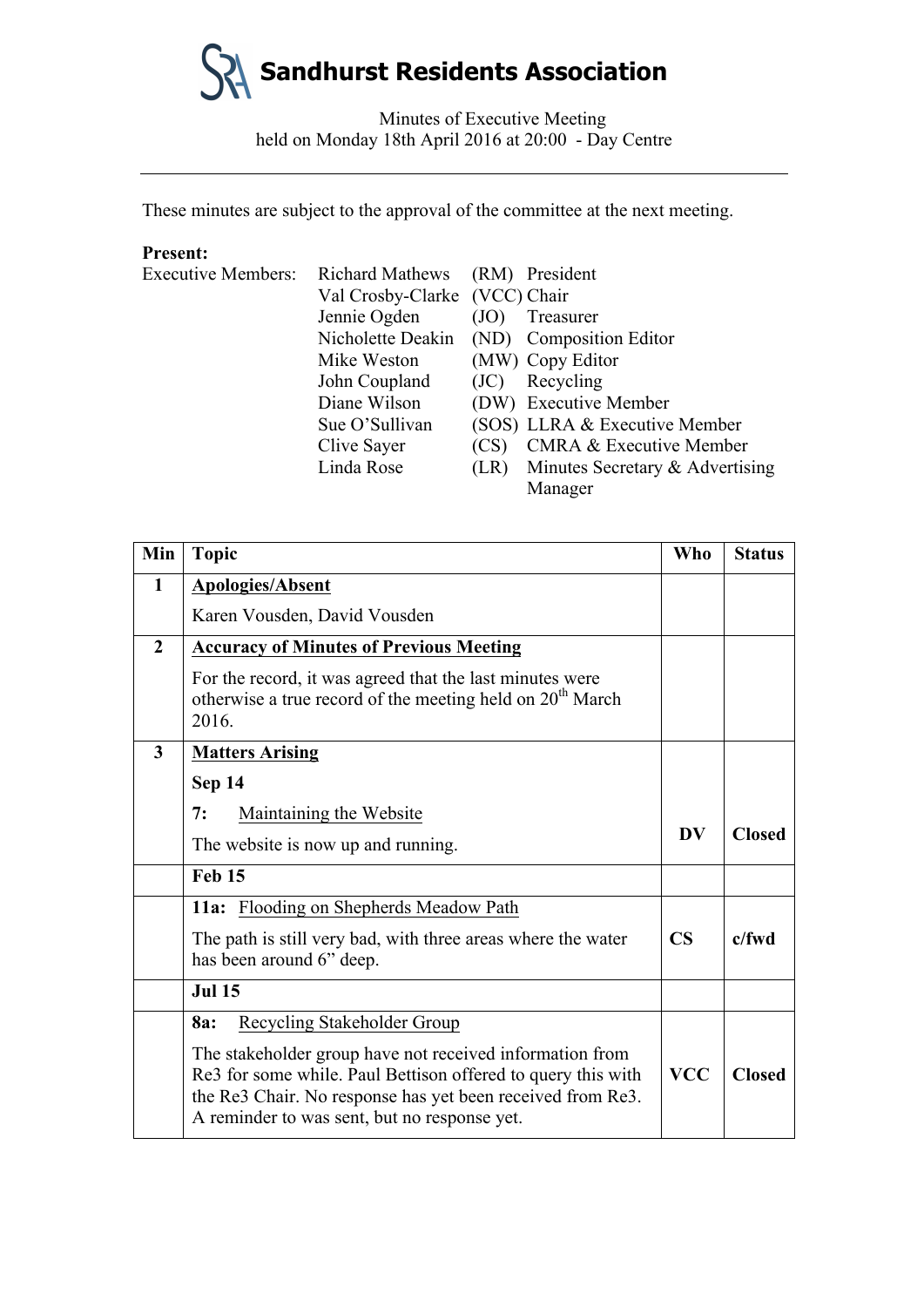# Minutes of Executive Meeting held on Monday 18th April 2016 at 20:00 - Day Centre

| Min | <b>Topic</b>                                                                                                                                                                                                                                                                                                                        | <b>Who</b>             | <b>Status</b> |
|-----|-------------------------------------------------------------------------------------------------------------------------------------------------------------------------------------------------------------------------------------------------------------------------------------------------------------------------------------|------------------------|---------------|
|     | $8b$ :<br>Visit to Lakeside processing plant                                                                                                                                                                                                                                                                                        |                        |               |
|     | Paul Bettison offered to arrange a visit to the Lakeside plant,<br>where waste is processed to produce $1/3$ of the daily<br>electricity needs for Heathrow airport. A reminder to was<br>sent, but no response yet.                                                                                                                | <b>VCC</b>             | <b>Closed</b> |
|     | <b>Nov 15</b>                                                                                                                                                                                                                                                                                                                       |                        |               |
|     | 11d: Land off Alford Close                                                                                                                                                                                                                                                                                                          |                        |               |
|     | DV has written to the Environment Agency regarding the<br>development plans but has had no response yet. The<br>proposed development is for 108 houses, school, community<br>hall and a car park for station users, but there are no plans for<br>this available on the council website.                                            |                        |               |
|     | <b>Note:</b> Following the meeting a leaflet has been sent to<br>residents from the developer, Bloor Homes, showing the<br>proposed development area and stating that detailed plans<br>have been submitted, although no link to these could be<br>found on the BFC website. A copy of the leaflet is attached<br>to these minutes. | <b>DV</b>              | c/fwd         |
|     | <b>Feb 16</b>                                                                                                                                                                                                                                                                                                                       |                        |               |
|     | <b>10a:</b> Footpath between Harvard & Oxford Roads                                                                                                                                                                                                                                                                                 |                        |               |
|     | The Highways Asset Management team at BFC have replied<br>concerning the footpath, saying that there is an issue with a<br>strip of land for which they have been unable to ascertain<br>ownership. They are working on it.                                                                                                         | $\mathbf{D}\mathbf{V}$ | c/fwd         |
|     | <b>Mar 16</b>                                                                                                                                                                                                                                                                                                                       |                        |               |
|     | Sandhurst Cricket Club<br>5a:                                                                                                                                                                                                                                                                                                       |                        |               |
|     | The surface of the nets area is broken and dangerous. The<br>club have investigated a replacement, which will last $10 - 15$<br>years at a total cost of £8,000. The council have agreed to<br>help. The replacement is needed for the imminent start of the<br>season. The donation was agreed in principle.                       |                        |               |
|     | Proposed DV, Seconded RM, carried unanimously.                                                                                                                                                                                                                                                                                      |                        |               |
|     | Details of the costs will be obtained in order to determine the<br>amount of the donation and e-mailed to the committee for<br>comment.                                                                                                                                                                                             |                        |               |
|     | The committee voted on a donation of £1,500, which was<br>passed and will be paid.                                                                                                                                                                                                                                                  | <b>JO</b>              |               |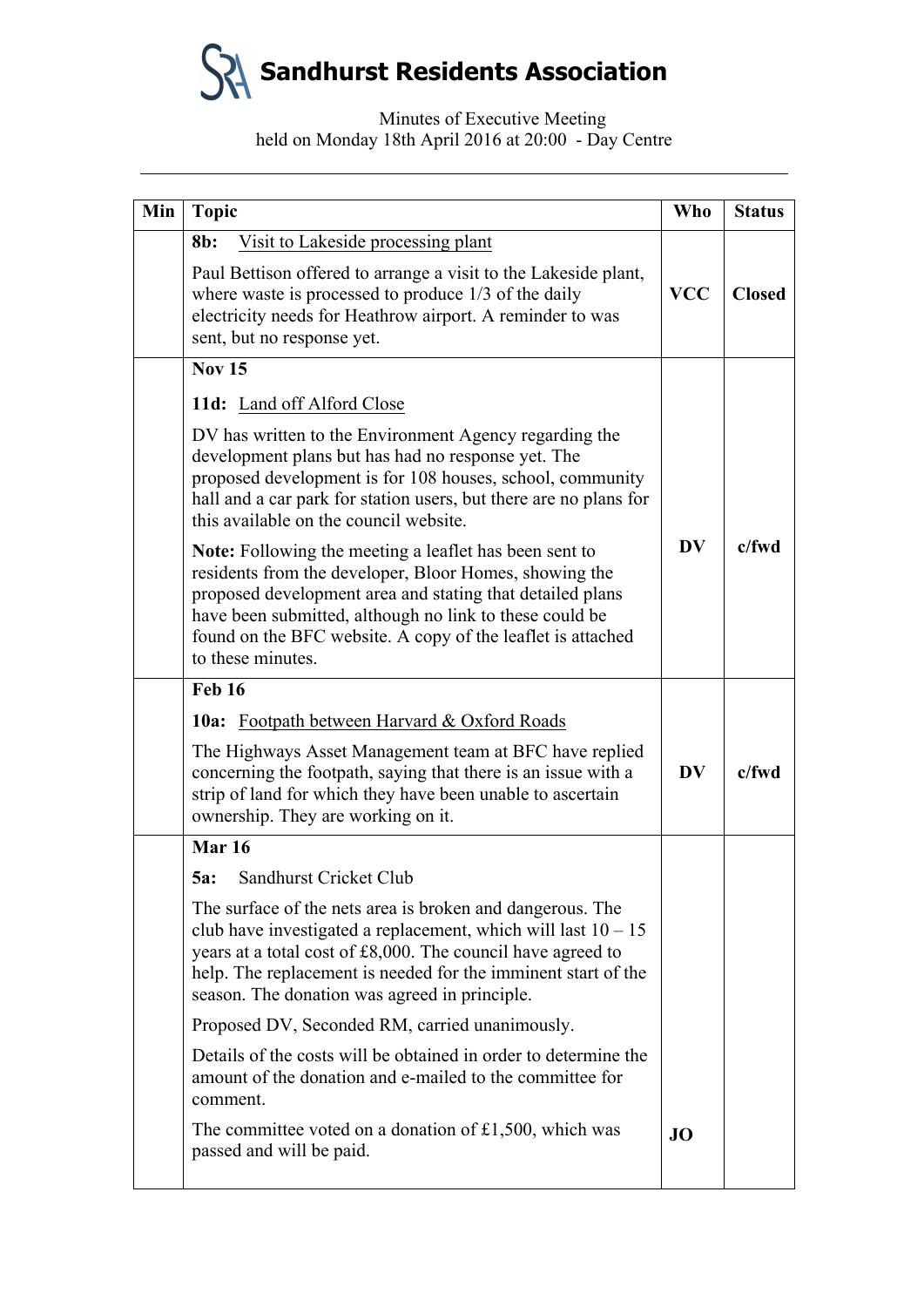# Minutes of Executive Meeting held on Monday 18th April 2016 at 20:00 - Day Centre

| Min                     | <b>Topic</b>                                                                                                                                                                                                                                                                           |                   | <b>Status</b> |
|-------------------------|----------------------------------------------------------------------------------------------------------------------------------------------------------------------------------------------------------------------------------------------------------------------------------------|-------------------|---------------|
|                         | 11a: A contact for the Nepalese community is being sought<br>in order to have a representative attend the meetings. SOS<br>has spoken to the proposed contact and they are keen. SOS<br>will keep in touch.                                                                            |                   |               |
|                         | 11b: Bags are required for the Distributors to protect<br>magazines from bad weather in the event that they have to be<br>left on doorsteps for Deliverers. Bin bags have been tried and<br>are a good size.                                                                           |                   |               |
|                         | Two suggestions will be investigated:                                                                                                                                                                                                                                                  |                   |               |
|                         | Contact Waitrose about using the plastic bags from their<br>recycling bin.                                                                                                                                                                                                             |                   |               |
|                         | Does the printer have the facility to plastic wrap the<br>magazines, and if so, what would be the cost.                                                                                                                                                                                | <b>ND</b>         |               |
| 11c                     | 11c: The summary of the Liaison meeting on Page 33 of the<br>March magazine states that "PB said that the government<br>grant to BFC has been cut by 80%". This should read that it<br>has been cut by 80% over the next 4 years. A correction will<br>be placed in the next magazine. | <b>VCC</b><br>/ND | $c$ /fwd      |
| $\overline{\mathbf{4}}$ | <b>Treasurer's Report</b>                                                                                                                                                                                                                                                              |                   |               |
|                         | <b>Current Account</b><br>£2,824.42<br>Reserve Account<br>£29,902.92<br>£32,727.34<br><b>Total</b>                                                                                                                                                                                     |                   |               |
| 5                       | <b>Donations</b>                                                                                                                                                                                                                                                                       |                   |               |
|                         | None received.                                                                                                                                                                                                                                                                         |                   |               |
| 6                       | <b>Magazine</b>                                                                                                                                                                                                                                                                        |                   |               |
| 6a                      | The invoices for the advertisements in the June magazine<br>have been sent out, mostly by e-mail, significantly reducing<br>the postal and stationery costs. Late payments are being<br>chased.                                                                                        |                   |               |
| 6b                      | Details of the AGM to be sent to MW by 2 <sup>nd</sup> May.                                                                                                                                                                                                                            | LR                |               |
| 7                       | Website                                                                                                                                                                                                                                                                                |                   |               |
| <b>7a</b>               | A volunteer is required to liaise with the Sandhurst School<br>team and monitor the website. KV was suggested, as she can<br>get on the spot training and advice from DV. If not, a request                                                                                            | <b>LR</b>         | Done          |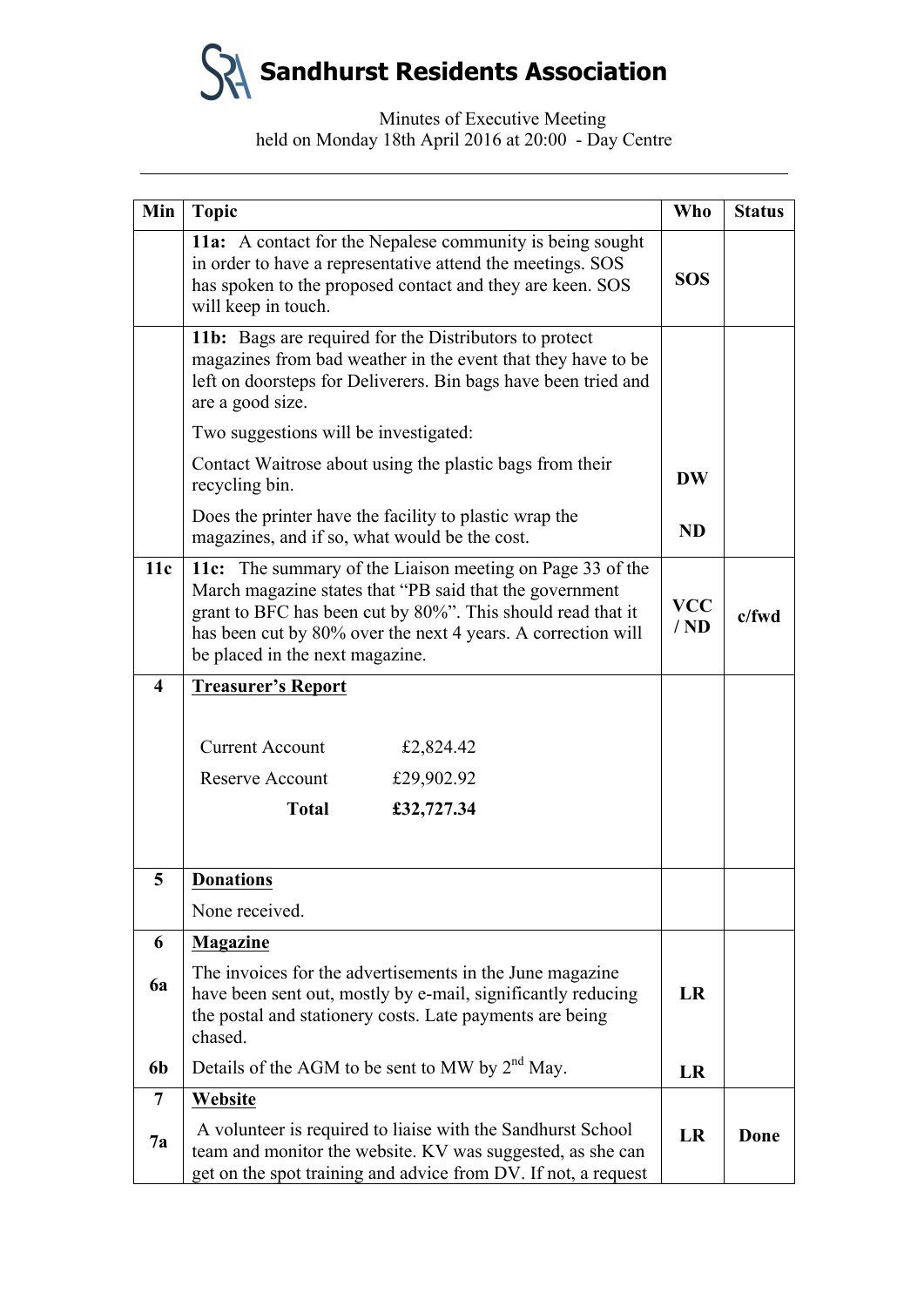# Minutes of Executive Meeting held on Monday 18th April 2016 at 20:00 - Day Centre

| Min         | <b>Topic</b>                                                                                                                                                                                    | <b>Who</b> | <b>Status</b> |
|-------------|-------------------------------------------------------------------------------------------------------------------------------------------------------------------------------------------------|------------|---------------|
|             | will be placed in the magazine.                                                                                                                                                                 |            |               |
|             | Note: Following the meeting DW volunteered to take on the<br>role and all information has now been passed to her.                                                                               |            |               |
| 8           | <b>Recycling</b>                                                                                                                                                                                |            |               |
|             | The Sainsbury store at Watchmoor Park has an extensive<br>recycling facility, which takes all types of plastic, as well as<br>foil, cans, textiles, shoes, glass, paper and plastic bags.       |            |               |
|             | The recycling event at Sandhurst School was very smoothly<br>run.                                                                                                                               |            |               |
| 9           | Projects                                                                                                                                                                                        |            |               |
|             | Nothing to report                                                                                                                                                                               |            |               |
| 10          | Planning                                                                                                                                                                                        |            |               |
|             | Nothing to report                                                                                                                                                                               |            |               |
| 11          | AOB:                                                                                                                                                                                            |            |               |
| a           | The committee discussed whether a payment to the Day<br>Centre should be made for the use of the room for the<br>Executive meetings. This will be discussed with DV.                            | JO         |               |
| $\mathbf b$ | An article in the magazine to be written to detail restrictions<br>on times when noise with building works are not allowed.                                                                     | <b>MW</b>  |               |
|             | Wendy Smith, who picks the litter around Sandhurst, has<br>received an award and has been invited to attend a<br>Buckingham Palace garden party. A well deserved<br>recognition of her efforts. |            |               |
|             | Thanks were extended to LR for a job well done on the<br>Constitution and Practises & Procedures documents.                                                                                     |            |               |
|             | All Broadmoor sirens are being removed in 2017 and<br>replaced by warnings on Twitter and Facebook.                                                                                             |            |               |
|             | The meeting closed at 22:15.                                                                                                                                                                    |            |               |